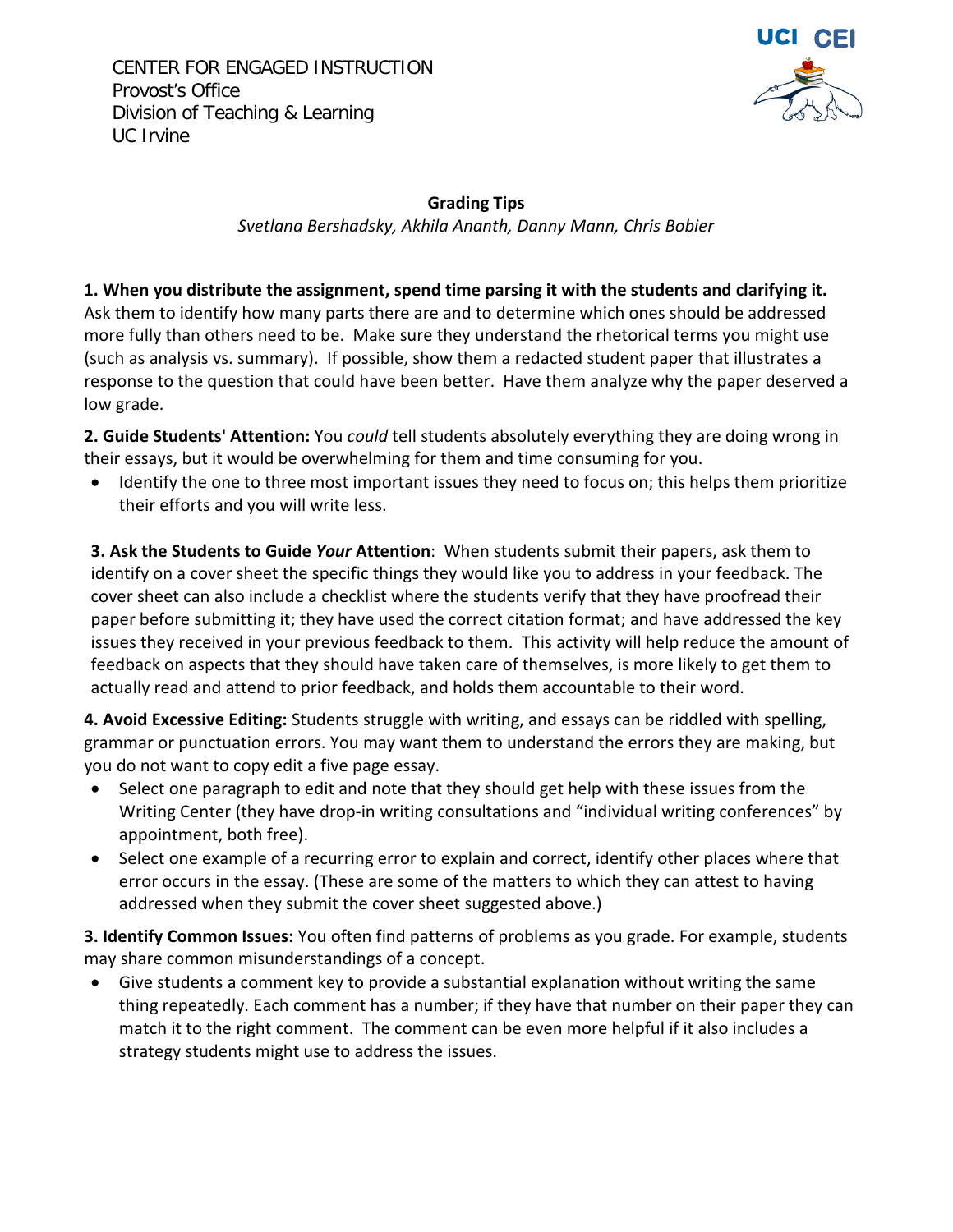

**4. Pace Yourself:** Set a manageable goal that you work at consistently. For example, if you have 80 papers, you might set yourself a goal of eight papers every day, or ~15 papers on days you are least busy and six hours every other day.

**5. Use a Rubric:** rubrics help you stay consistent and focused on specific aspects of an assignment while reducing the time that you might spend agonizing over what grade to give a paper. It can also help you decide which comments are most important to make at the end of the paper. *It's useful to provide the rubric to students when giving the prompt*. After all, if they don't know what you're looking for, they will have a harder time providing it. Additionally, you can have students use the rubric for self-assessment or peer-assessment.

**6. Pick Your Battles:** Frequently, students do review papers that they turn in at the end of the quarter. Therefore, *final* papers are not the time to provide them with extensive feedback.

• Offer students the option of asking for more feedback if they intend to pick up their paper, e.g., you have them write "comments, please" on their paper.

**7. "Post-it" first, then write it:** Often, the first few grades are either much higher or much lower than the rest because it takes some time before you standardize your expectations.

• Give tentative grades for the first 5-10 papers, final grades later on the paper itself.

**8. Clarify a re-grade policy on syllabus:** Develop a policy with the professor and suggest some policies.

- For example, require students to submit in writing why they deserve a different grade (no email).
- Give students a limited time frame during which they must submit the written request for a grade review.

**9. Build consensus with the instructor and TAs**: Make sure everyone is on the same page so grades are fair and consistent

- Work together to build a rubric considering (a) what the learning outcomes of the assignment are and (b) what grades will be based on.
- Have everyone grade the same 5 papers using the same rubric, discuss discrepancies and come to agreement. Adjust your own grading to the instructor's.

**10. Feedback that's concrete and gives options**: "Feedback without strategies for improvement is just complaining" (D. Gallow).

- Offer examples of what you mean, e.g., "I'm not sure if this means X or Y"; state how they are being unclear, since what they've written was probably clear to them. Explain where the writing is ambiguous and therefore could be interpreted as X or Y.
- Offer students strategies or options for improvement. If you can't come up with a strategy for a student, how can he or she be expected to do so?